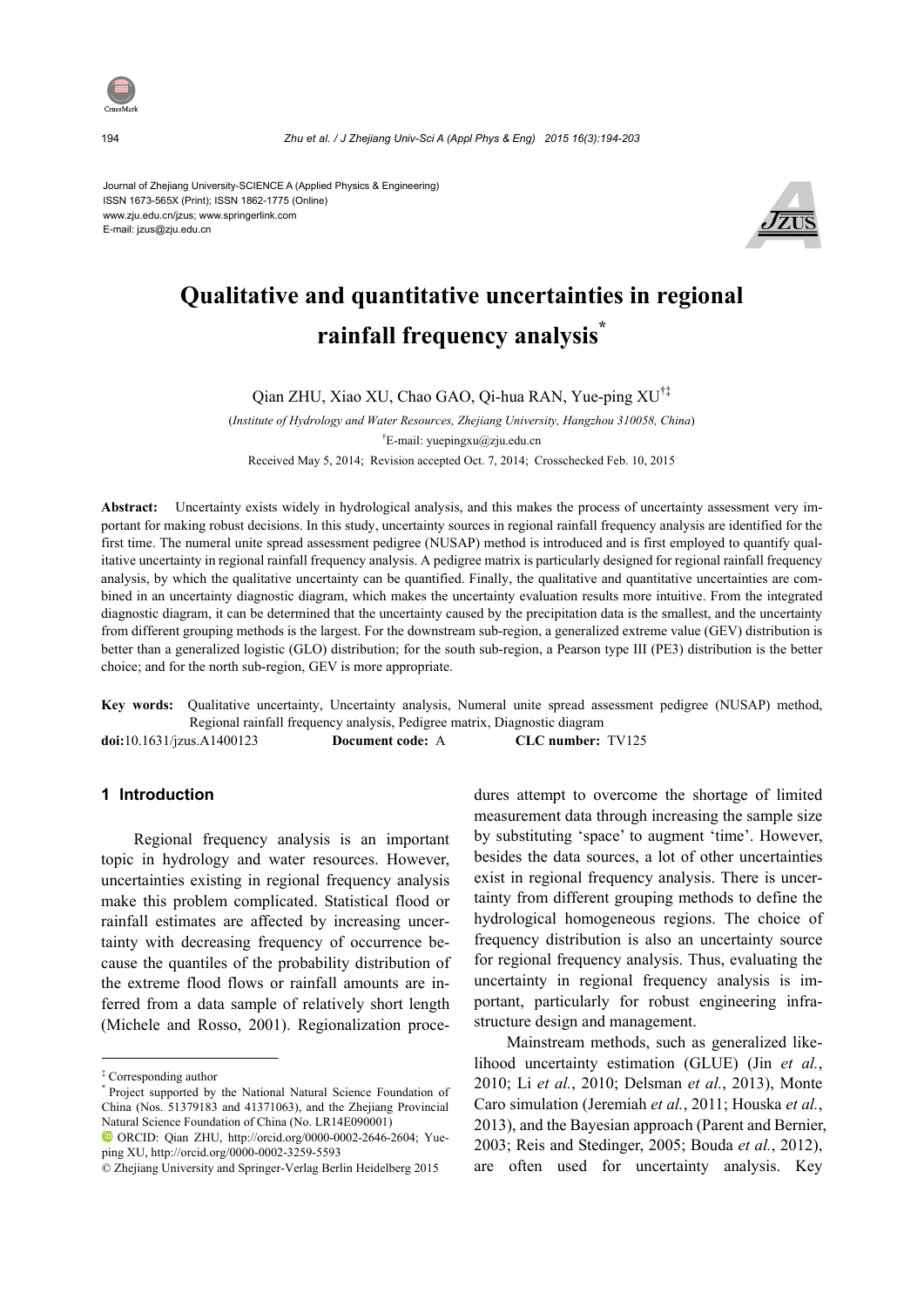dimensions of uncertainty in regional frequency analysis that need to be addressed are technical, methodological, and epistemological. Quantitative methods mentioned above address the technical dimension only (van der Sluijs *et al.*, 2005). Qualitative uncertainties, such as those originating from methods, are far less well studied. Therefore, how to quantify qualitative uncertainty remains a difficult task in hydrological analysis. Apart from that, how to assess the qualitative and quantitative uncertainties integrally is also a great challenge.

In this paper, to account for the qualitative uncertainty, the numeral unite spread assessment pedigree (NUSAP) method proposed by Funtowicz and Ravetz (1990) is introduced for the first time to evaluate both quantitative and qualitative uncertainties in regional rainfall frequency analysis (RFA). The NUSAP method is able to address aspects of data, methods, or model quality resulting from uncertainties that are hard to quantify, such as methodological and epistemological uncertainties, and that are not systematically taken into account in scientific studies. A pedigree matrix is particularly designed for regional rainfall frequency analysis, by which the qualitative uncertainty can be effectively quantified.

### **2 Methodology**

The framework of this study is presented in Fig. 1. Uncertainty sources in regional frequency analysis are first defined. Among these, three sources, i.e., precipitation measurement error, different methods to identify homogeneous regions, and different frequency distributions, are selected to assess their impact on the quantitative and qualitative uncertainties on design rainfall with the NUSAP method. The pedigree matrix, particularly designed for regional frequency analysis, is used to quantify the qualitative uncertainties. The impact of measurement errors in precipitations (quantitative uncertainty) is analyzed by the Latin Hypercube simulation. These two kinds of uncertainties are then assessed integrally by a diagnostic diagram.

# **2.1 Regional rainfall frequency analysis and its uncertainties**

Frequency analysis of extreme rainfall usually implies extrapolations well beyond the range of the available at-site data (Norbiato *et al.*, 2007). Therefore, regional frequency analysis is used to provide an alternative for statistical analysis of these extremes. Regional frequency analysis has been a wellestablished method in hydrology for many years; an example is the index variable procedure of Dalrymple (1960). The index variable procedure is a convenient way of pooling summary statistics from different data sites, which is also employed in this study. Among five assumptions (Hosking and Wallis, 2005) of index variable procedure, the main one is that the sites in a homogeneous region have an identical frequency distribution apart from a site-specific scaling factor, which is the index variable. According to Hosking and Wallis (2005), the index is usually the mean or median of the site-specific data. In this study, the index variable is the mean of the annual maximum daily precipitation. The regional frequency analysis based on an index variable procedure involves four steps, which are screening of the data, identification of the homogenous regions, choice of a frequency distribution, and estimation of the frequency distribution parameters.



**Fig. 1 Framework used in this study**

The first step in the procedure is screening of the data, which is to test for incorrect data values, outliers, shifts, and trends. A discordancy measure (Hosking and Wallis, 2005) is used to identify those sites from a group of given sites that are grossly discordant with the group as a whole. The discordancy measure is a single statistic based on the difference between the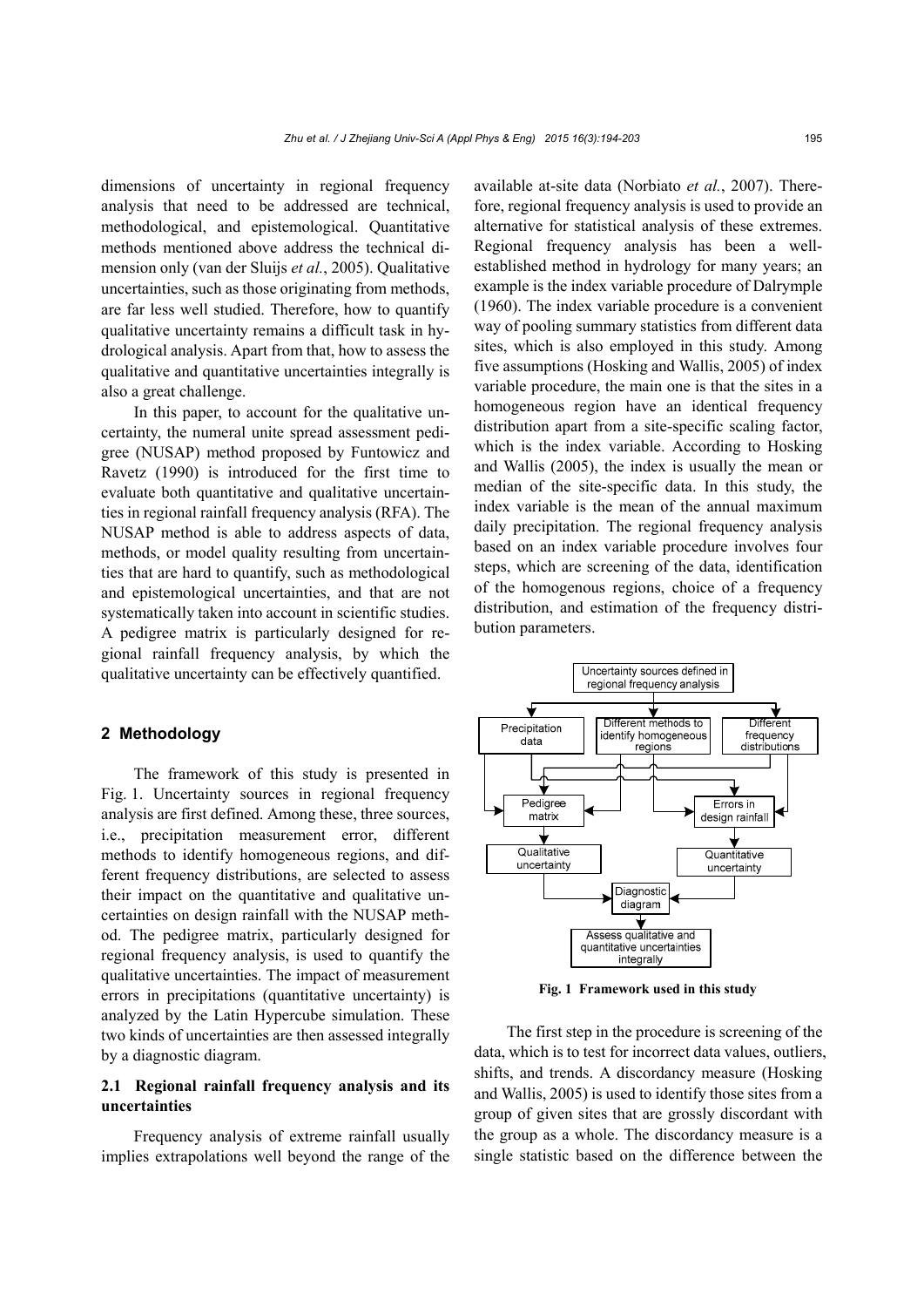*L*-moment ratios of a site and the average *L*-moment ratios of a group of similar sites (Norbiato *et al.*, 2007).

The second step is identifying homogeneous regions, which is to form groups of stations with identical frequency distributions apart from a scale factor. A variety of methods have been proposed for forming groups of similar sites for use in regional frequency analysis. The geographical grouping method is used to define geographical regions which contain contiguous sites based on administrative areas or major physical grouping of sites (Hosking and Wallis, 2005). Cluster analysis is a standard method of statistical multivariate analysis, which has been successfully and widely used to identify homogeneous regions (Baeriswyl and Rebetez, 1997; Castellarin *et al.*, 2001; Lin and Chen, 2006; Ramachandra Rao and Srinivas, 2006). Recently, the self-organization feature map (SOM), a modern hydroinformatic tool, has been applied for clustering watersheds (Lin and Chen, 2006; Farsadnia *et al.*, 2014). In this study, a geographical grouping method and a direct cluster analysis method are chosen to analyze the uncertainty from different methods to identify homogeneous regions.

There are two methods commonly used to test homogeneity of the grouped regions. According to Ilorme and Griffis (2013), compared with the productmoment coefficient of variation (Wiltshire, 1986), *L*-moment ratios, such as *L*-CV and *L*-skewness, the first and third moment, respectively (Hosking and Wallis, 2005), are most commonly used in practice, and will be employed herein. The latter heterogeneity measure is called the *H*-statistic, which contains three measures. The first, *H*(1), is the standard deviation of the at-site *L*-CVs, which is used in this study and is used as *H* hereafter. The second, *H*(2), and the third, *H*(3), can also be used, but many studies (Castellarin *et al.*, 2001; Hosking and Wallis, 2005; Ilorme and Griffis, 2013) show that *H*-statistic based solely on the *L*-CV is the most effective at discriminating between homogeneous and heterogeneous regions. A region is considered 'acceptably homogeneous' if *H*<1, 'possibly heterogeneous' if 1*≤H*≤2, and 'definitely heterogeneous' if *H*>2 (Hosking and Wallis, 2005). The heterogeneity measure is calculated by

$$
H = \frac{V - \mu_V}{\sigma_V},\tag{1}
$$

where *V* represents the at-site weighted standard deviation of the proposed region, which is defined as

$$
V = \left\{ \frac{\sum_{i=1}^{N} n_i (L - CV^i - \overline{L - CV})^2}{\sum_{i=1}^{N} n_i} \right\}^{1/2},
$$
 (2)

where  $n_i$  and  $L$ -CV<sup>*i*</sup> are the record length and  $L$ -CV of site *i*, respectively; *N* is the number of sites in the proposed region; and  $\mu_V$  and  $\sigma_V$  are the mean and standard deviation values of *V*, respectively, computed for the simulated regions. A four-parameter kappa distribution is used to simulate a large number of homogeneous regions by a Monte Carlo method.

The third step is choosing a frequency distribution. The aim of this step is to find a distribution that will yield accurate quantile estimates for each region. Many goodness-of-fit techniques are available for this purpose. In this study, the *L*-moment ratio diagram (Hosking and Wallis, 2005) showing the relationship of *L*-kurtosis (the fourth moment) versus *L*-skewness is used to compare the five selected distributions obtained from at-site data and the corresponding regional data.

The fourth step is estimating the parameters of the frequency distributions. Compared with other estimation methods, such as the maximum likelihood method and the conventional product moments method, the *L*-moment method is less influenced by the effects of sampling variability and can yield more efficient parameter estimates (Norbiato *et al.*, 2007). Therefore, a regional *L*-moment algorithm is employed to estimate the parameters of the regional frequency distributions. Five models are considered: a generalized extreme value (GEV) distribution, a generalized Pareto (GPA) distribution, a generalized logistic (GLO) distribution, a three-parameter lognormal (LN3) distribution, and a Pearson type III (PE3) distribution. The five models are all three-parameter distributions, and their parameters are obtained by the three sample *L*-moments (Hosking and Wallis, 2005). The formulas for the parameter estimations can be referred to Hosking and Wallis (2005).

As mentioned above, uncertainty exists widely in regional frequency analysis. In this study, uncertainty sources in regional RFA are summarized in Table 1.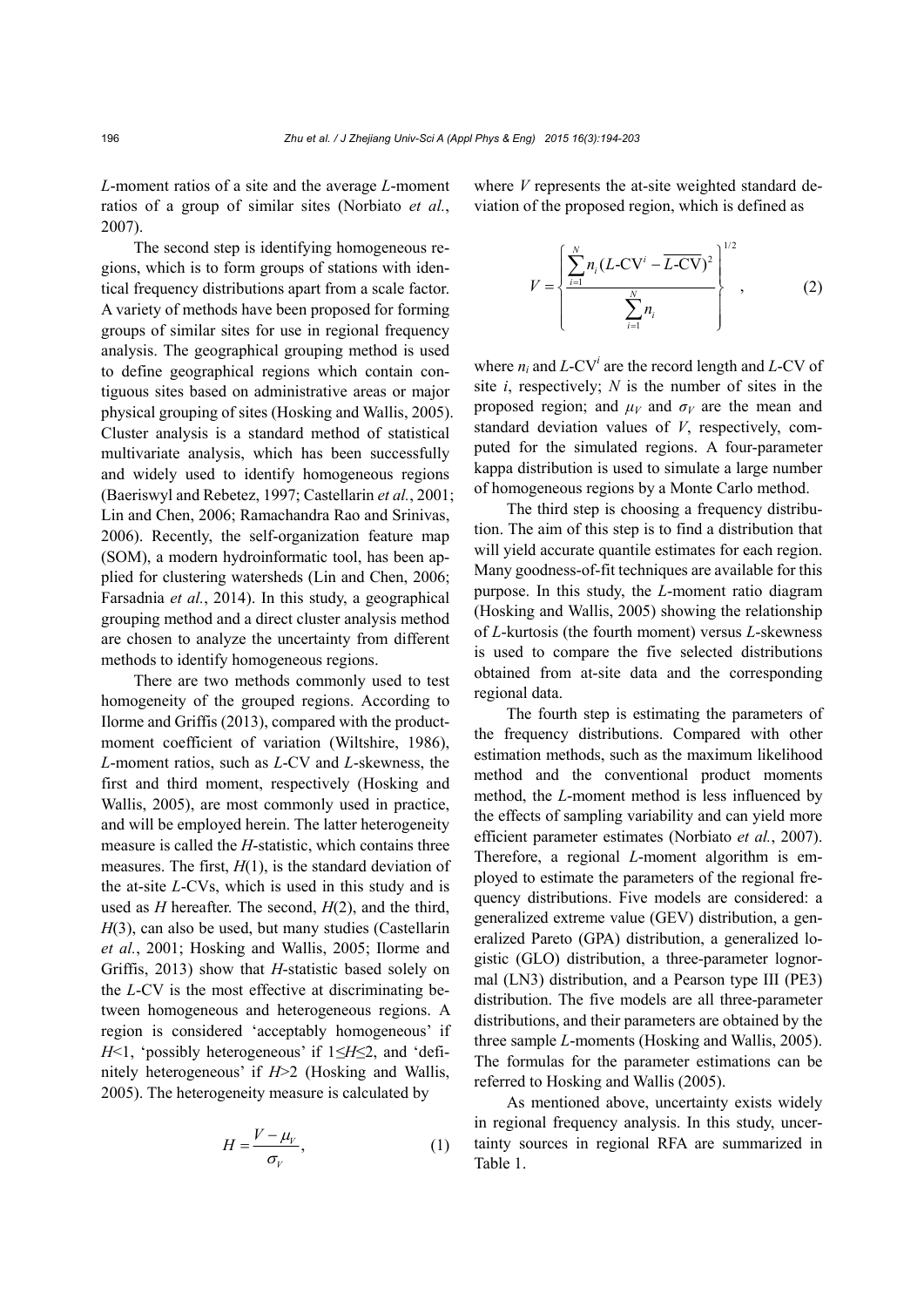Three main sources are used to assess the impact of quantitative and qualitative uncertainties on regional frequency analysis by employing the NUSAP method. The three sources are measurement errors from precipitation data, different methods to identify homogeneous regions, and different frequency distributions.

#### **2.2 NUSAP and the diagnostic diagram**

The NUSAP method is a notional system originally proposed by Funtowicz and Ravet (1990), which aims to provide an analysis and diagnosis of uncertainty for complex policy problems. It captures both quantitative and qualitative dimensions of uncertainty and enables one to communicate those dimensions in a standardized and self-explanatory way.

NUSAP is a system designed to evaluate quality uncertainty. van der Sluijs *et al*. (2005) presented the details of the five qualifiers. The first three are the normal quantitative aspects of the analysis, and the last two are the qualitative part of the method. The first is numeral, which is usually an ordinary number. The second is unit, which will be a millimeter to describe the amount of precipitation in this study. The third is spread, which generalizes from the random error of experiments or the variance of statistics. Although spread is usually conveyed by a number (either  $\pm$ , %, or 'factor of'), it is not an ordinary quantity, for its own inexactness is not the same sort as that of measurements. Assessment expresses qualitative judgments about the information, which is usually related with the pedigree matrix. The pedigree matrix makes a distinction among empirical, methodological, and statistical assessment criteria. To minimize arbitrariness and subjectivity in measuring strength, a pedigree matrix is used to code qualitative expert judgments for criterion into a discrete numeral scale for 0 (weak) to 4 (strong) with modes of each level on the scale. In this study, a pedigree matrix for regional frequency analysis is proposed in Table 2. In the matrix, the columns represent the statistical, empirical, and methodological assessment criteria, and within each column there are linguistic descriptions, normatively ranked in descending order.

NUSAP addresses two independent properties related to uncertainty in numbers, namely spread and strength. The two metrics can be combined in a diagnostic diagram mapping strength and criticality to

| RFA process                              | Uncertainty from hypothesis                                                                | Uncertainty from method                                                                                                                            | Uncertainty from data                                                                                                                                        |
|------------------------------------------|--------------------------------------------------------------------------------------------|----------------------------------------------------------------------------------------------------------------------------------------------------|--------------------------------------------------------------------------------------------------------------------------------------------------------------|
| Precipitation<br>data                    | Strictly controlled process<br>of measurement:<br>calibrated measuring<br>instruments      | Differences in measurement<br>errors from different<br>measurement methods                                                                         | Insufficient precipitation stations and<br>precipitation data series; unavoida-<br>ble factors, e.g., climate change                                         |
| homogeneous<br>regions                   | Identification of Independent precipitation<br>stations; unrelated<br>precipitation series | Prediction errors from different<br>methods to define homoge-<br>neous regions; different<br>methods to test homogeneity<br>of the grouped regions | Measurement error from precipitation<br>data; different methods to select<br>precipitation data series                                                       |
| Choice of a<br>frequency<br>distribution | Robust models; samples<br>excellently fitted to the<br>selected distributions              | Different frequency distribu-<br>tions, such as GEV, PE3,<br>and GLO                                                                               | Measurement errors from precipitation<br>data; different methods to select<br>precipitation data series                                                      |
| Parameter esti-<br>mation                | Precipitation data series<br>fit to the distribution<br>defined by the<br>parameters       | Different parameter estimation<br>methods, such as L-moment<br>and maximum likelihood<br>method                                                    | Measurement errors from precipitation<br>data; different methods to select<br>precipitation data series                                                      |
| Index-variable<br>method                 | Design rainfall calculated<br>with the annual maxi-<br>mum precipitation series            | Methods to calculate regional<br>design rainfall other than<br>index flood method                                                                  | Uncertainty from selecting annual<br>maximum precipitation; methods to<br>deal with outliers                                                                 |
| Error propaga-<br>tion                   | Completely randomly<br>sampling                                                            | Different sampling methods,<br>e.g., Markov chain Monte<br>Carlo (MCMC) and Latin<br>hypercube sampling (LHS)                                      | Errors of precipitation (the propagation<br>of quantity errors); uncertainty in<br>defining values of pedigree matrix<br>(the propagation of quality errors) |

**Table 1 Uncertainty sources of regional rainfall frequency analysis**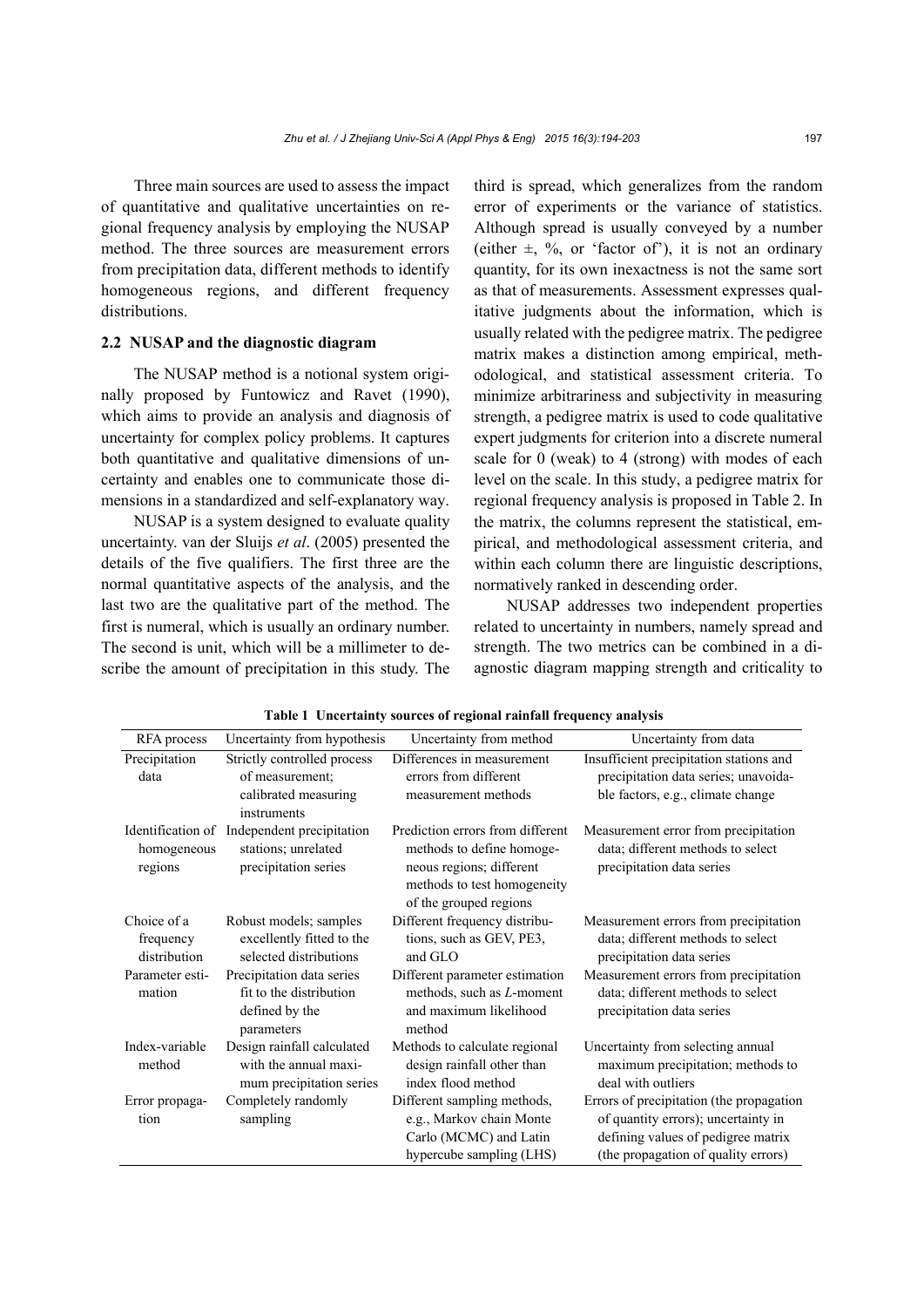spread. The diagnostic diagram is based on the notion that neither spread alone nor strength alone is a sufficient measure for uncertainty. Spread expresses inexactness whereas strength expresses the methodological and epistemological limitations of the underling knowledge base. Spread and strength also refer to the quantitative and qualitative uncertainty, respectively. Mapping those two metrics in a diagnostic diagram reveals the best spot and helps in the setting of priorities for improvement.

#### **3 Case study**

### **3.1 Study area**

The Qiantang River Basin is located in the Zhejiang Province that lies in eastern China between 117.62°E and 121.87°E, and 28.17°N and 30.48°N (Fig. 2). The drainage area is about  $55600 \text{ km}^2$ , and the total length is about 589 km. The Qiantang River Basin is the largest and longest river system in Zhejiang Province, which passes through the provincial capital Hangzhou, before flowing into the East China Sea through the Hangzhou Bay. Because it is close to the sea, the area is subject to a subtropical monsoon climate. The mean annual precipitation is about 1200–2200 mm in various locations.

Daily precipitation data of 20 stations in the Qiantang River Basin are used in this study (Fig. 2). All the stations have more than 40 years of record length, and 17 stations among them have more than

50 years. Table 3 lists the information of the precipitation stations.

#### **3.2 Uncertainty from precipitation data**

The measurement errors and randomness of the precipitation result in uncertainties from the precipitation data. Measurement errors have a great effect on the results of regional frequency analysis, and uncertainty from the randomness of the precipitation data can be referred to Xu *et al*. (2011). Here only measurement errors from precipitation are of concern. There are three main sources of measurement errors in precipitation, which are measurement errors of wind, moisture, and evaporation (SL21-90, 1991). Measurement errors from these three sources are summarized in Table 4.



**Fig. 2 Location of precipitation stations and homogeneous regions of the geographic grouping method** 

| Score          | Statistical quality            | Empirical quality                             | Methodological quality               |
|----------------|--------------------------------|-----------------------------------------------|--------------------------------------|
| 4              | Excellent fit to well-known    | Uniformly and reasonably distributed precip-  | RFA methods (e.g., methods to de-    |
|                | statistical models (GEV,       | itation stations; strictly controlled meas-   | lineate homogeneous regions and      |
|                | GLO, PE3, and so on)           | urement and calculation; enough direct        | methods to calculate design rain-    |
|                |                                | measurements $(n\geq 50)$                     | fall) in well-established discipline |
| 3              | Good fit to a reliable statis- | Well distributed precipitation stations; un-  | Reliable and common method within    |
|                | tical model by most fit-       | controlled measurement and calculation:       | established discipline or best       |
|                | ting tests, but not all        | small sample direct measurements $(n<50)$     | available in immature discipline     |
| $\mathfrak{D}$ | Fitting tests not significant. | Sparsely and unreasonably distributed precip- | Acceptable methods but limited       |
|                | model not clearly related      | itation stations; uncontrolled measurement    | consensus on reliability             |
|                | to data, or model inferred     | and calculation; indirect measurements        |                                      |
|                | from similar data              |                                               |                                      |
|                | Distributions are chosen       | Educated guesses indirect approx.; rule of    | Preliminary methods with unknown     |
|                | subjectively without using     | thumb estimates                               | reliability                          |
|                | test fitting experiments       |                                               |                                      |
| $\Omega$       | Unknown models                 | Crude speculation                             | No discernible rigor                 |
|                |                                |                                               |                                      |

**Table 2 Pedigree matrix for regional frequency analysis**

*n*: record length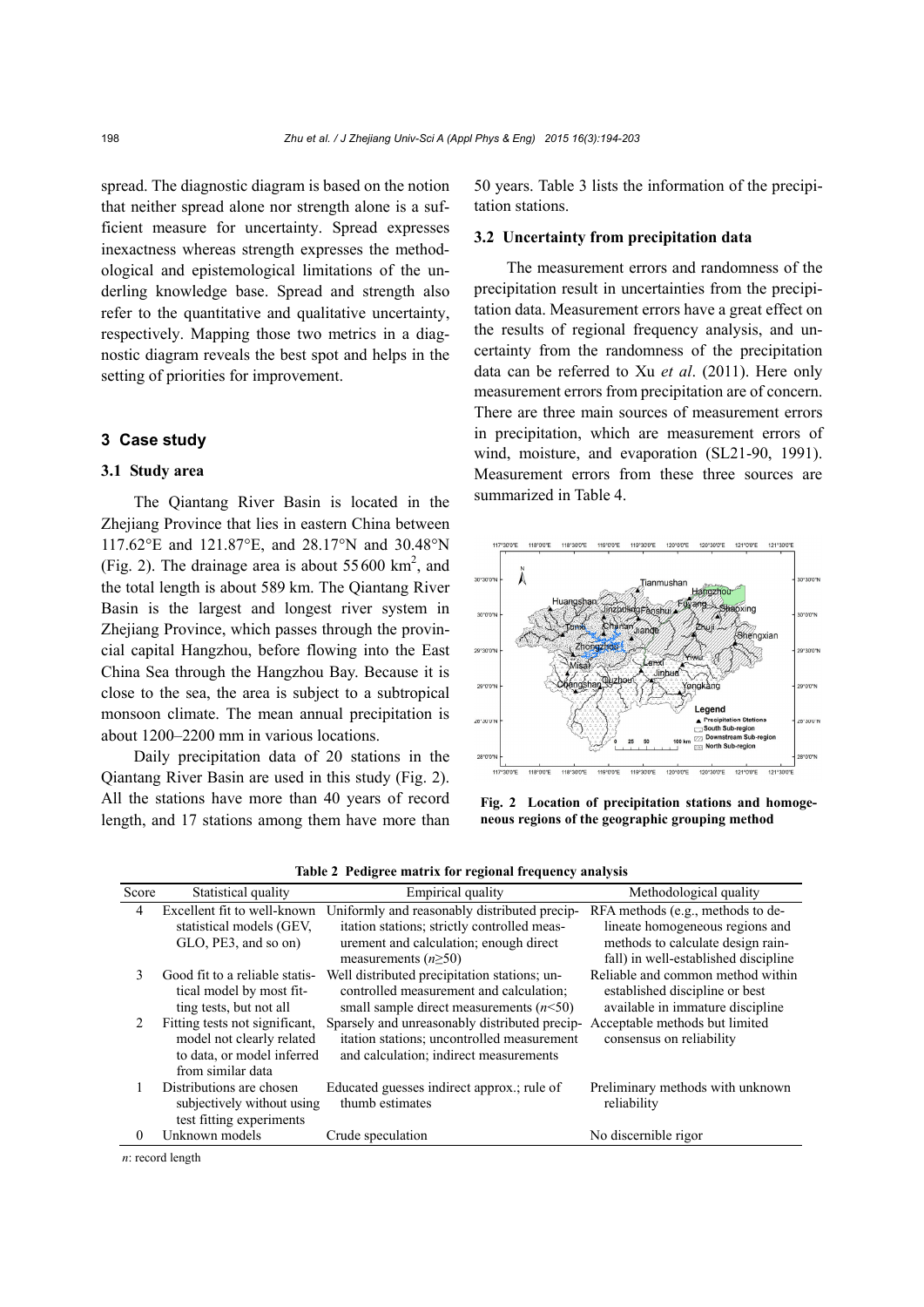| Station    | $\boldsymbol{N}$ | Longitude $(°)$ | Latitude $(°)$ | Station    | N  | Longitude $(°)$ | Latitude $(°)$ |
|------------|------------------|-----------------|----------------|------------|----|-----------------|----------------|
| Tianmushan | 42               | 119.42          | 30.35          | Jiande     | 38 | 119.33          | 29.67          |
| Hangzhou   | 58               | 120.17          | 30.23          | Misai      | 44 | 118.40          | 29.18          |
| Jinhua     | 56               | 119.62          | 29.08          | Fuyang     | 51 | 119.97          | 30.05          |
| Shengxian  | 56               | 120.83          | 29.60          | Lanxi      | 58 | 119.47          | 29.22          |
| Ouzhou     | 58               | 118.87          | 28.98          | Shaoxing   | 57 | 120.58          | 29.98          |
| Huangshan  | 53               | 120.75          | 28.57          | Yiwu       | 61 | 120.07          | 29.30          |
| Tunxi      | 56               | 118.33          | 29.72          | Yongkang   | 70 | 120.03          | 28.90          |
| Changshan  | 52               | 118.52          | 28.92          | Zhongzhou  | 50 | 118.48          | 29.45          |
| Chun'an    | 51               | 118.93          | 29.73          | Jinzhuling | 51 | 118.93          | 29.97          |
| Fenshui    | 54               | 119.43          | 29.95          | Zhuji      | 56 | 120.23          | 29.72          |

**Table 3 Information of precipitation stations used in this study**

To analyze the impacts of the measurement errors from precipitation on regional frequency analysis, the most unfavorable circumstance, which is 14%, is chosen. The Latin hypercube sampling (LHS) method is used to propagate the measurement error into design rainfalls. The results in Tianmushan of the downstream sub-region are taken as an example, which are presented in Table 5. The GEV is chosen to calculate the design rainfalls, for it is the most appropriate frequency distribution for the downstream sub-region, which will be discussed in Section 3.4. The results show that measurement errors cannot be ignored in regional frequency analysis. For the 200-year return period, the errors propagated into the design rainfall reaches 13%.

## **3.3 Uncertainty from different methods to identify homogeneous regions**

The Qiantang River Basin has two important sources which are Xin'aniiang located in the north of the region and Lanjiang located in the south of the region. Those two sources join with each other and become Fuchunjiang, which is located downstream. Therefore, the basin can be divided into three sub-regions with the geographical grouping method: the north sub-region which is the Xin'anjiang catchment; the south sub-region which is the Lanjiang catchment; and the downstream sub-region which is the Fuchunjiang catchment (Fig. 2). When using the cluster analysis method to delineate the homogeneous regions, four cluster factors are chosen, which are longitude, latitude, average annual precipitation, and *L*-skewness. The results are presented in Fig. 3. According to cluster analysis, the region is divided into four clusters. The heterogeneity measure *H* is reported in Table 6 for the sub-regions of the two

#### **Table 4 Measurement errors of precipitation**

| Source      | Measurement error          |
|-------------|----------------------------|
| Wind        | $2\% - 10\%$               |
| Moisture    | $0.05-0.3$ mm $(1\% -2\%)$ |
| Evaporation | $1\% - 2\%$                |
| Total       | $4\% - 14\%$               |

| Table 5 Design rainfalls of Tianmushan station |  |  |  |  |  |  |
|------------------------------------------------|--|--|--|--|--|--|
|------------------------------------------------|--|--|--|--|--|--|

| Return<br>period<br>(year) | Mean<br>(mm) | Maximum<br>(mm) | Minimum<br>(mm) | Standard<br>deviation<br>(mm) | Error<br>$(\%)$ |
|----------------------------|--------------|-----------------|-----------------|-------------------------------|-----------------|
| 5                          | 122.72       | 127.50          | 118.48          | 1.20                          | 7.36            |
| 10                         | 146.96       | 152.45          | 141.87          | 1.50                          | 7.20            |
| 20                         | 172.38       | 178.49          | 166.52          | 1.96                          | 6.94            |
| 50                         | 208.77       | 218.30          | 200.04          | 2.97                          | 8.75            |
| 100                        | 238.88       | 252.24          | 226.33          | 4.13                          | 10.85           |
| 200                        | 271.54       | 289.64          | 254.21          | 5.67                          | 13.05           |



**Fig. 3 Homogeneous regions of cluster analysis**

grouping methods. Meanwhile, all the sub-regions pass the discordancy test. The results show that the grouping of four sub-regions is reasonable. Here, Chun'an station, Jiande station, and Jinzhuling station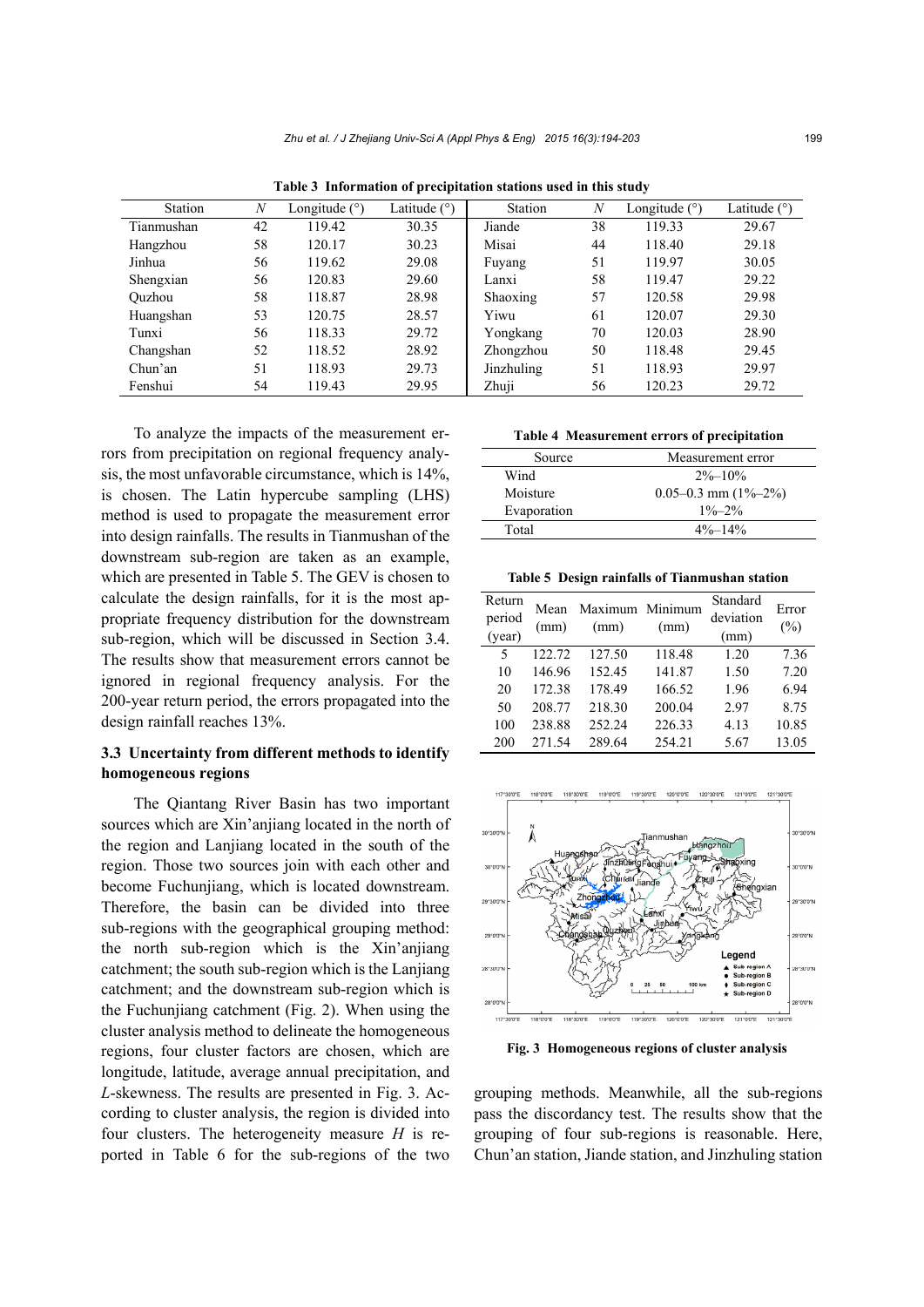are taken as examples to analyze the impact on design rainfalls caused by different grouping methods. The results in Fig. 4 show that design rainfalls calculated based on cluster analysis are smaller than those calculated based on the geographical grouping method in small return periods, but larger in large return periods.

**Table 6 Heterogeneity measure** *H* **for the sub-regions of the two grouping methods**

| Down-<br>region<br>North South<br>B<br>stream<br>$-1.323 -0.05 -1.62$<br>$-0.959$<br>$-0.992$<br>- 0.5<br>Н | Sub- | Geographical grouping<br>method |  |  |  | Cluster analysis method |  |
|-------------------------------------------------------------------------------------------------------------|------|---------------------------------|--|--|--|-------------------------|--|
|                                                                                                             |      |                                 |  |  |  |                         |  |
|                                                                                                             |      |                                 |  |  |  |                         |  |



**Fig. 4 Design rainfalls of different grouping methods**

To quantify the differences of design rainfalls based on the geographic grouping method and cluster analysis method, four ungauged hydrological sites are employed. The methodology used to calculate design rainfalls in those four stations is based on the deviation mean in the 'Atlas of storms in short duration for Zhejiang Province' (BOHZJ, 2003). The average relative error of design rainfalls calculated by the grouping method and by the deviation mean is considered the uncertainty from different methods to delineate homogenous regions. Calculated results show that the errors from the geographic grouping method and cluster analysis method are 19.05% and 21.23%, respectively.

# **3.4 Uncertainty from different frequency distributions**

The downstream sub-region is presented herein to analyze the uncertainty from different frequency distributions. Fig. 5 illustrates the *L*-moment ratio diagram for downstream sub-region, where OLB is the overall lower bound of *L-*kurtosis as a function of *L-*skewness. It shows that GEV and GLO fit better than the other distributions. The design rainfalls calculated with these two frequency distributions are shown in Table 7. The results reveal that design rainfalls obtained by GLO are larger than those obtained by GEV, which shows that frequency distributions do cause uncertainties in design rainfalls particularly for large return periods.

To test the goodness of fit of these two distributions, the Kolmogorov-Smirnov test is used. The goodness of fit statistics between GEV and GLO is quantified. Table 8 presents the results. The errors are the relative differences between *L*-kurtosis based on observed data and *L*-kurtosis based on these two distributions. The results show that the GEV is the most appropriate distribution for the downstream subregion. The errors are used as quantified uncertainty from different frequency distributions.

#### **3.5 Integrated assessment of uncertainties**

This section presents the assessment of uncertainties from precipitation, different grouping methods, and different frequency distributions. Here the diagnostic diagram is employed to combine quantitative and qualitative uncertainties from those three sources in the regional frequency analysis.

Measurement errors from precipitation are evaluated based on the geographic grouping method, thus the score of the statistical quality of measurement



**Fig. 5** *L***-moment ratio diagram for downstream area**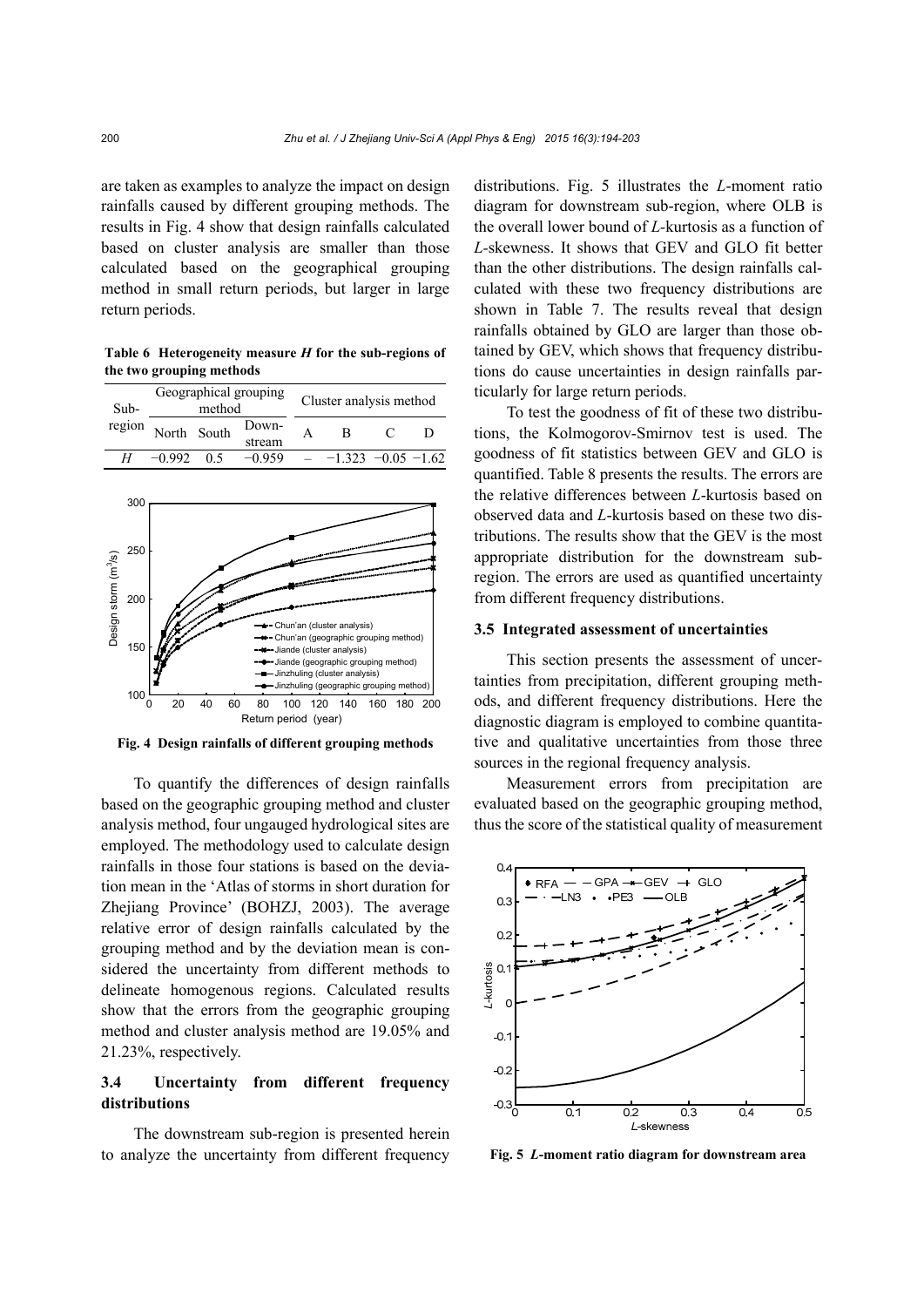errors is identical to that of the geographic grouping method, which is 3.8 (it will be discussed later). Precipitation stations in the Qiantang River Basin distribute reasonably. Measurement and calculations are well controlled. As mentioned above, all the stations have more than 40 years of record length, and 17 stations have more than 50 years of record length. But compared to other international studies on regional frequency analysis (Fowler and Kilsby, 2003; Saf, 2010; Zaman *et al.*, 2012), stations in the Qiantang River Basin distribute slightly dispersedly. Therefore, according to the pedigree matrix, the score of the empirical quality is set to 3.5. Among the methods employed to evaluate the impacts of measurement errors of precipitation on regional frequency analysis, LHS and index variable procedures are standard methods in well-established disciplines, and the geographic grouping method is considered reliable and common within established disciplines, which results in a score of methodological quality of 3.6.

**Table 7 Design rainfalls of the Tianmushan station calculated by GEV and GLO**

| Distri-    | Design rainfall (mm)                                    |  |  |  |  |
|------------|---------------------------------------------------------|--|--|--|--|
|            | bution 5 year 10 year 20 year 50 year 100 year 200 year |  |  |  |  |
| <b>GEV</b> | 122.46 146.16 171.84 207.40 237.02 269.61               |  |  |  |  |
| GLO.       | 120.49 143.20 168.88 209.37 245.91 289.37               |  |  |  |  |

**Table 8 Goodness of fit statistics between GEV and GLO**

| Distribution                      | L-skewness L-kurtosis Error $(\%)$ |        |      |
|-----------------------------------|------------------------------------|--------|------|
| <b>GEV</b>                        | 0.2511                             | 0.1881 | 7.02 |
| GLO                               | 0.2511                             | 0.2190 | 8.26 |
| Results based on<br>observed data | 0.2511                             | 0.2023 |      |

As calculated previously, the errors from the geographic grouping method and cluster analysis are 19.05% and 21.23%, respectively. The qualitative uncertainty of the grouping methods is assessed according to the pedigree matrix. The selected frequency distributions fit well to the observations, so the score of the statistical quality of the two grouping methods is 3.8. The score of the empirical quality of grouping methods is identical to that of the measurement errors, which is 3.5. The geographic grouping method is commonly used, but slightly subjective; therefore, the score of the methodological quality is set to 2.8. The cluster analysis method is reliable and widely used, but the number of cluster factors is rather limited, so the score of the methodological quality is set to 3.0.

Every sub-region has its own fitted distributions. Sub-regions grouped by the geographic grouping method are taken as examples to analyze the uncertainty from different distributions. According to the ratio diagram of *L*-kurtosis versus *L*-skewness of frequency distributions, each two best fitted distributions are selected for each sub-region, which are then used to derive the differences caused by the distributions. The quantitative uncertainty is assessed by the fitted errors based on the Kolmogorov-Smirnov test, and the qualitative uncertainty is scored according to the pedigree matrix.

The results mentioned above are summarized in Table 9 for design rainfalls with a 200-year return period. The strength value is equal to the summation of the statistical quality score, empirical quality score, and methodological quality score, which are presented in the 'Pedigree score' in Table 9, respectively, divided by 12.

| Number                      | Unit | Spread $(\% )$ | Pedigree score  | Strength |
|-----------------------------|------|----------------|-----------------|----------|
| Precipitation data          | mm   | 13.05          | (3.8, 3.5, 3.6) | 0.91     |
| GEV (downstream sub-region) | mm   | 7.02           | (3.5, 3, 3.5)   | 0.83     |
| GLO (downstream sub-region) | mm   | 8.26           | (3, 3, 3.5)     | 0.79     |
| PE3 (south sub-region)      | mm   | 4.25           | (3.8, 3, 3.5)   | 0.86     |
| $LN3$ (south sub-region)    | mm   | 15.49          | (3, 3, 3.5)     | 0.79     |
| GEV (north sub-region)      | mm   | 3.21           | (3.8, 3, 3.5)   | 0.86     |
| LN3 (north sub-region)      | mm   | 6.36           | (3.6, 3, 3.5)   | 0.84     |
| Geographic grouping method  | mm   | 19.05          | (3.8, 3, 2.8)   | 0.80     |
| Cluster analysis            | mm   | 21.23          | (3.8, 3, 3.0)   | 0.82     |

**Table 9 Integrated uncertainty assessment**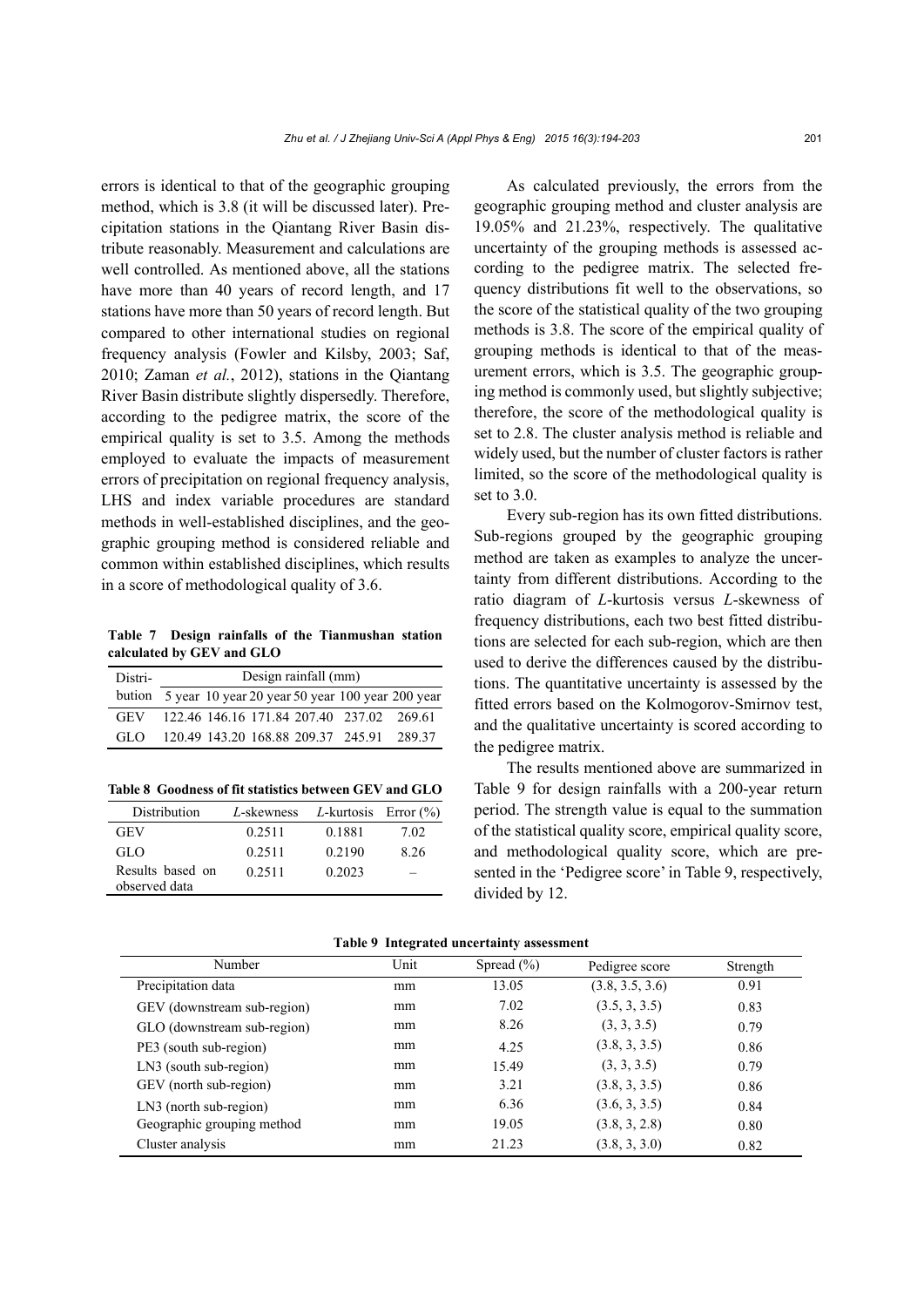Then, the diagnostic diagram (Fig. 6) can be used to illustrate the results intuitively. The horizontal axis is the spread. The smaller spread means less quantitative uncertainty. The vertical axis is the strength value. The smaller value means more qualitative uncertainty. Thus, the dot which is the closest to (0, 1) has both the least quantitative and qualitative uncertainties. Therefore, the conclusions can be drawn from Fig. 6 that among the three main uncertainty sources for regional frequency analysis in this case study, the uncertainty caused by the precipitation data is the smallest, but the uncertainty from the different grouping methods is the largest. For the downstream sub-region, GEV is better than GLO; for the south sub-region, PE3 is the better choice; for the north sub-region, GEV is more appropriate.



#### **4 Conclusions**

This study summarized uncertainty sources in regional RFA and designed a pedigree matrix particularly for regional frequency analysis. Based on the pedigree matrix, the qualitative uncertainty in regional frequency analysis was evaluated. Finally, the qualitative and quantitative uncertainties were combined in an integrated diagnostic diagram. In this study, the proposed NUSAP method proved to be effective in evaluating both the qualitative and quantitative uncertainties of the regional frequency analysis.

The diagnostic diagram is a helpful tool for decision-makers to have an overview of the quality and quantity of the data sources, methods, or models employed within the regional frequency analysis. To minimize the arbitrariness and subjectivity in measuring strength, the pedigree matrix is used to code the qualitative expert judgments. However, there are a few points which should be noted. Experts may have different judgments on which mode of each column of a pedigree matrix best represents the state of knowledge. Besides, they may have different judgments on the score set to the quality of the method or models used. Therefore, formal questionnaires on how to describe and define each column of a pedigree matrix and how to score the statistical, empirical, and methodological quality are proposed in the further study within worldwide experts in the field of uncertainty analysis, hydrology, and water resources.

Meanwhile, only limited data, methods, and models were used in this case study for illustration of the NUSAP method, which resulted in an underestimation of uncertainty in regional frequency analysis. It is highly recommended to make a systematic analysis of both qualitative and quantitative uncertainties in regional frequency analysis.

#### **Acknowledgements**

The National Climate Center of China Meteorological Administration is greatly acknowledged for providing meteorological data for the Qiantang River Basin.

#### **References**

- Baeriswyl, P.A., Rebetez, M., 1997. Regionalization of precipitation in Switzerland by means of principal component analysis. *Theoretical and Applied Climatology*, **58**(1-2):31-41. [doi:10.1007/BF00867430]
- BOHZJ (Bureau of hydrology, Zhejiang Province), 2003. Atlas of Storms Statistical Parameters for Zhejiang Province Hangzhou, Zhejiang. BOHZJ, Hangzhou (in Chinese).
- Bouda, M., Rousseau, A.N., Konan, B., *et al*., 2012. Bayesian uncertainty analysis of the distributed hydrological model HYDROTEL. *Journal of Hydrologic Engineering*, **17**(9):1021-1032. [doi:10.1061/(ASCE)HE.1943-5584. 0000550]
- Castellarin, A., Burn, D., Brath, A., 2001. Assessing the effectiveness of hydrological similarity measures for flood frequency analysis. *Journal of Hydrology*, **241**(3-4): 270-285. [doi:10.1016/S0022-1694(00)00383-8]
- Delsman, J.R., Essink, G.H.P.O, Beven, K.J., *et al*., 2013. Uncertainty estimation of end-member mixing using generalized likelihood uncertainty estimation (GLUE), applied in a lowland catchment. *Water Resources Research*, **49**(8):4792-4806. [doi:10.1002/wrcr.20341]